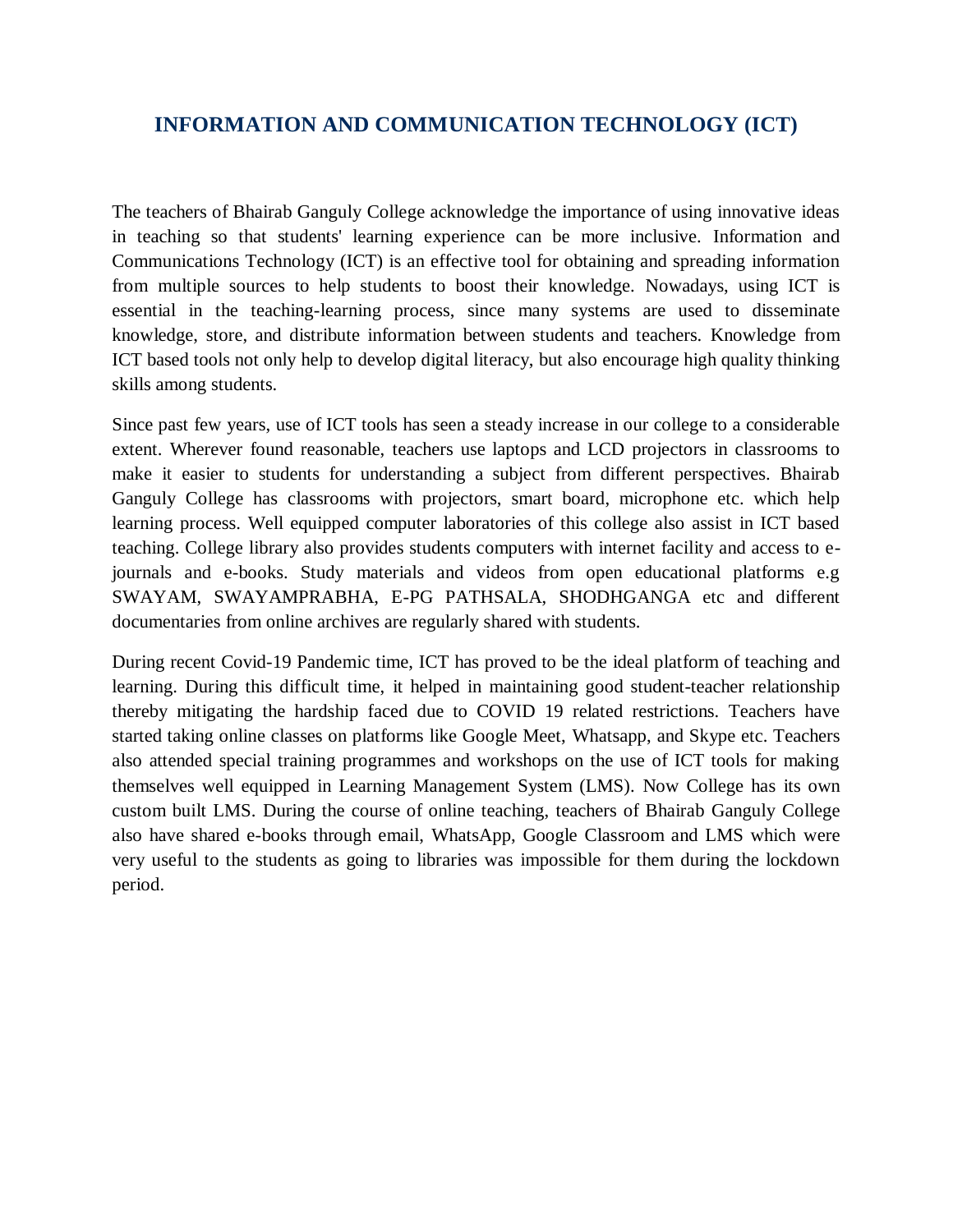## Physical facilities for ICT

1. Classrooms with LCD Projectors

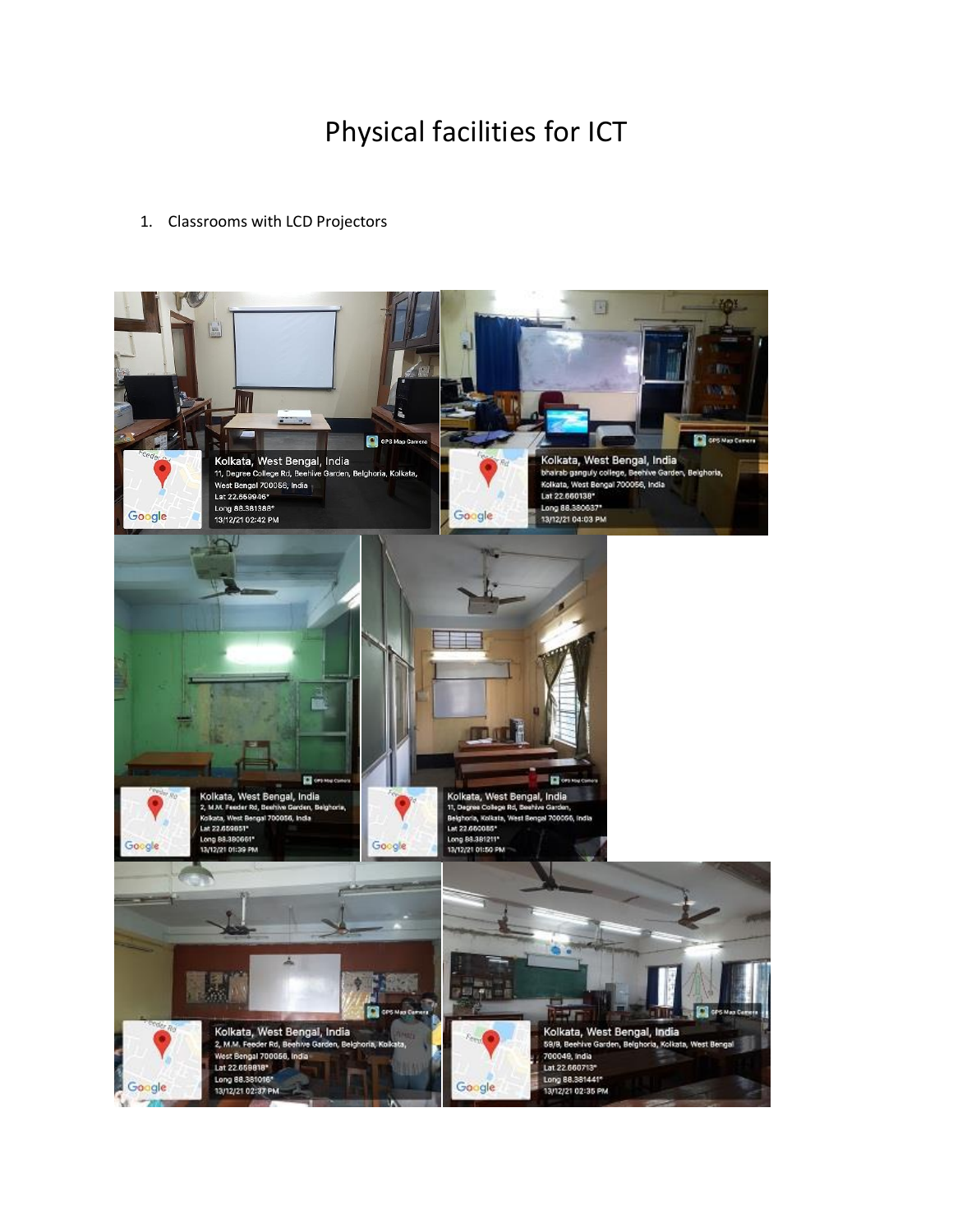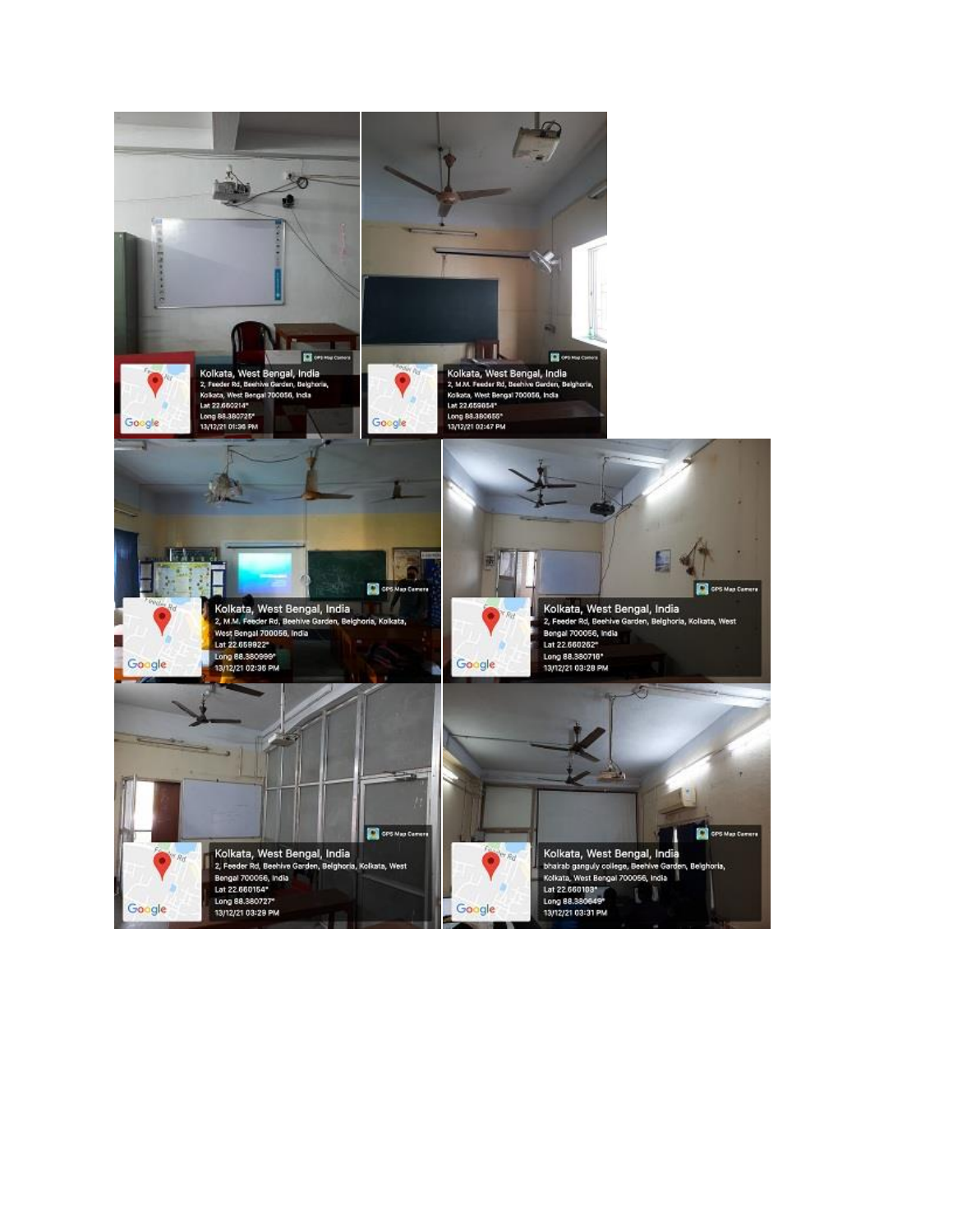

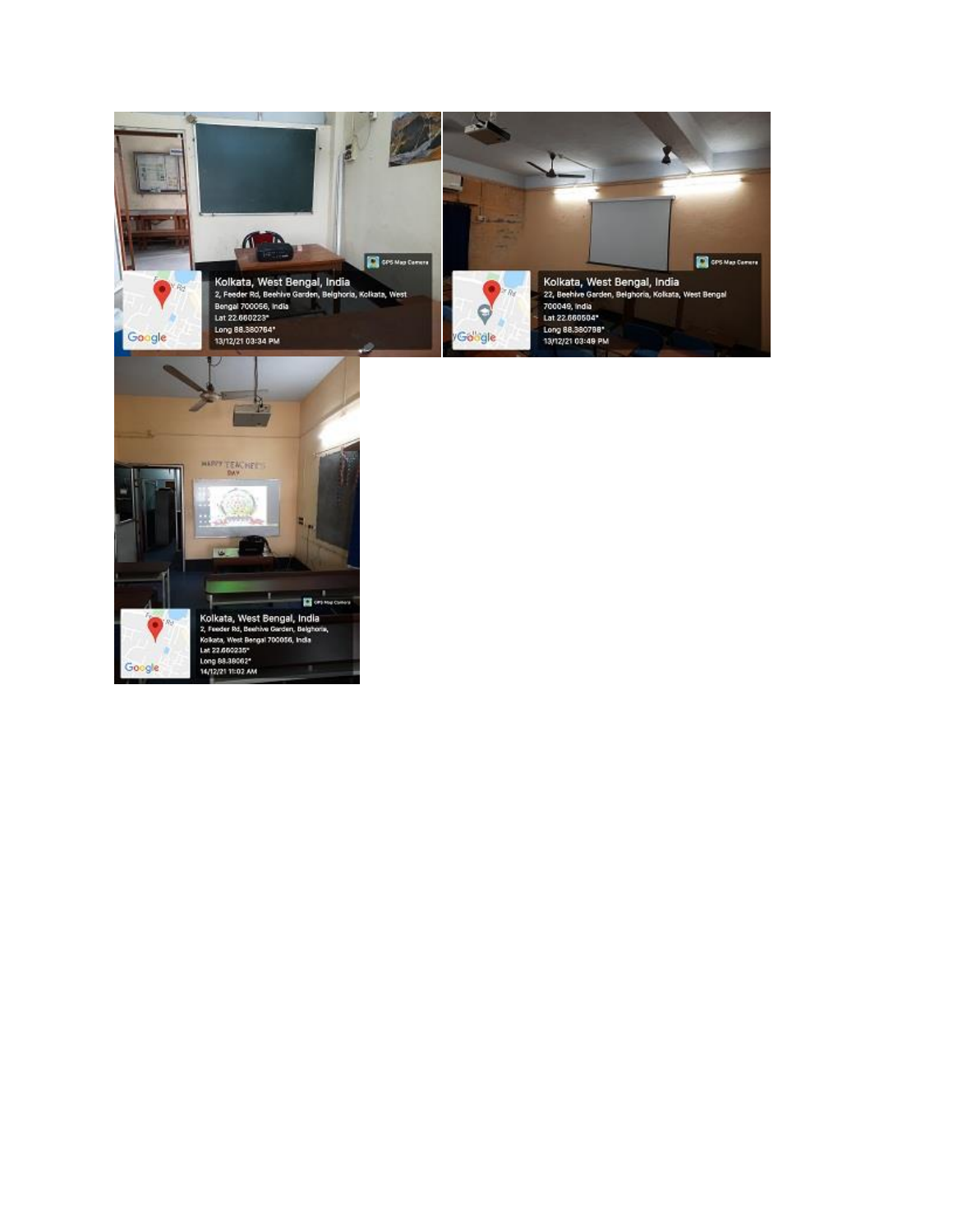## 2. Smart Classroom